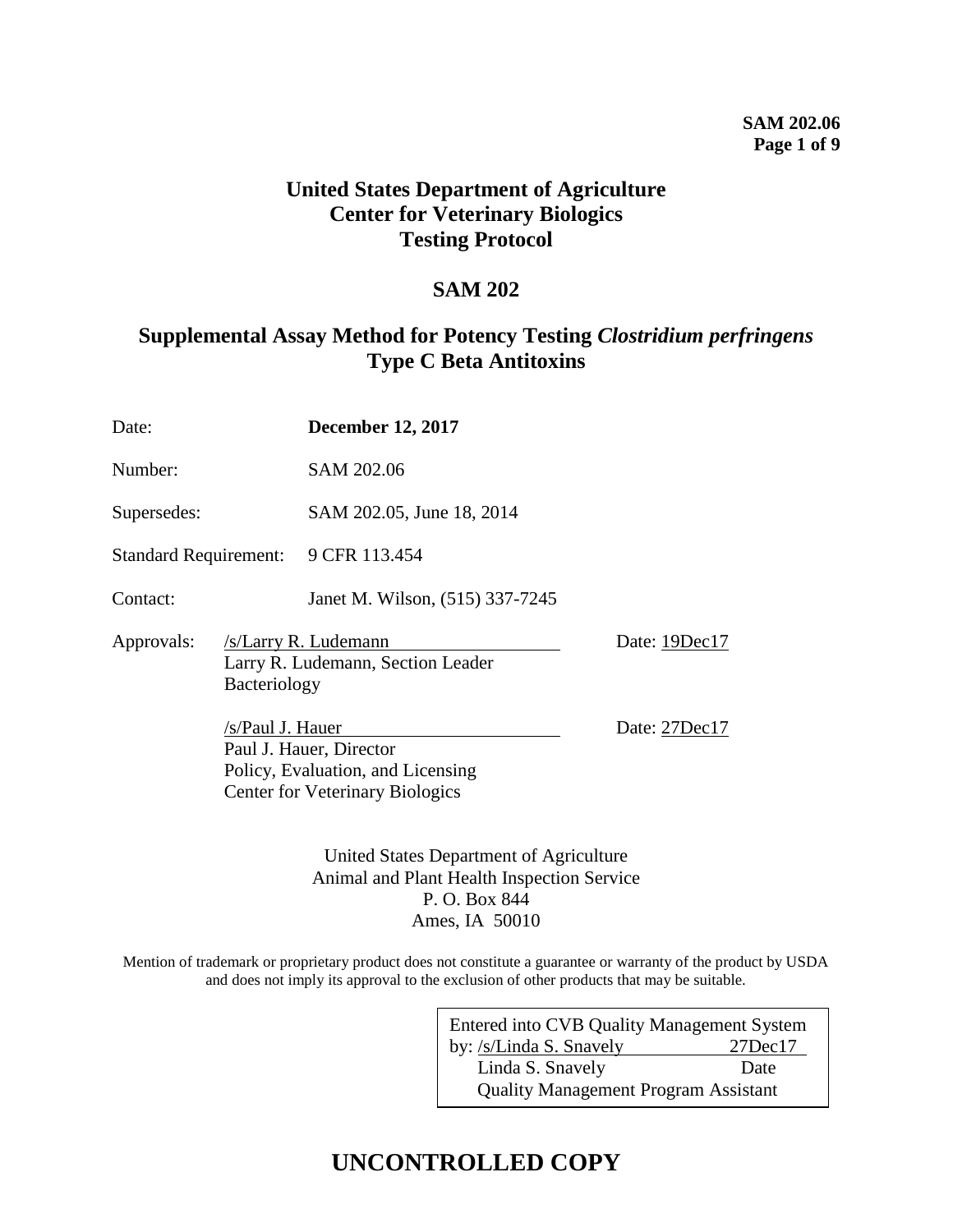## **Table of Contents**

- **1. Introduction**
- **2. Materials**
	- **2.1 Equipment/instrumentation**
	- **2.2 Reagents/supplies**
	- **2.3 Test animals**
- **3. Preparation for the Test**
	- **3.1 Personnel qualifications/training**
	- **3.2 Preparation of equipment/instrumentation**
	- **3.3 Preparation of reagents/control procedures**
- **4. Performance of the Test**
	- **4.1 Toxin neutralization**
	- **4.2 Inoculation of mice**
- **5. Interpretation of the Test Results**
	- **5.1 Criteria for a valid test**
	- **5.2 Interpretation of serial results**
- **6. Report of Test Results**
- **7. References**
- **8. Summary of Revisions**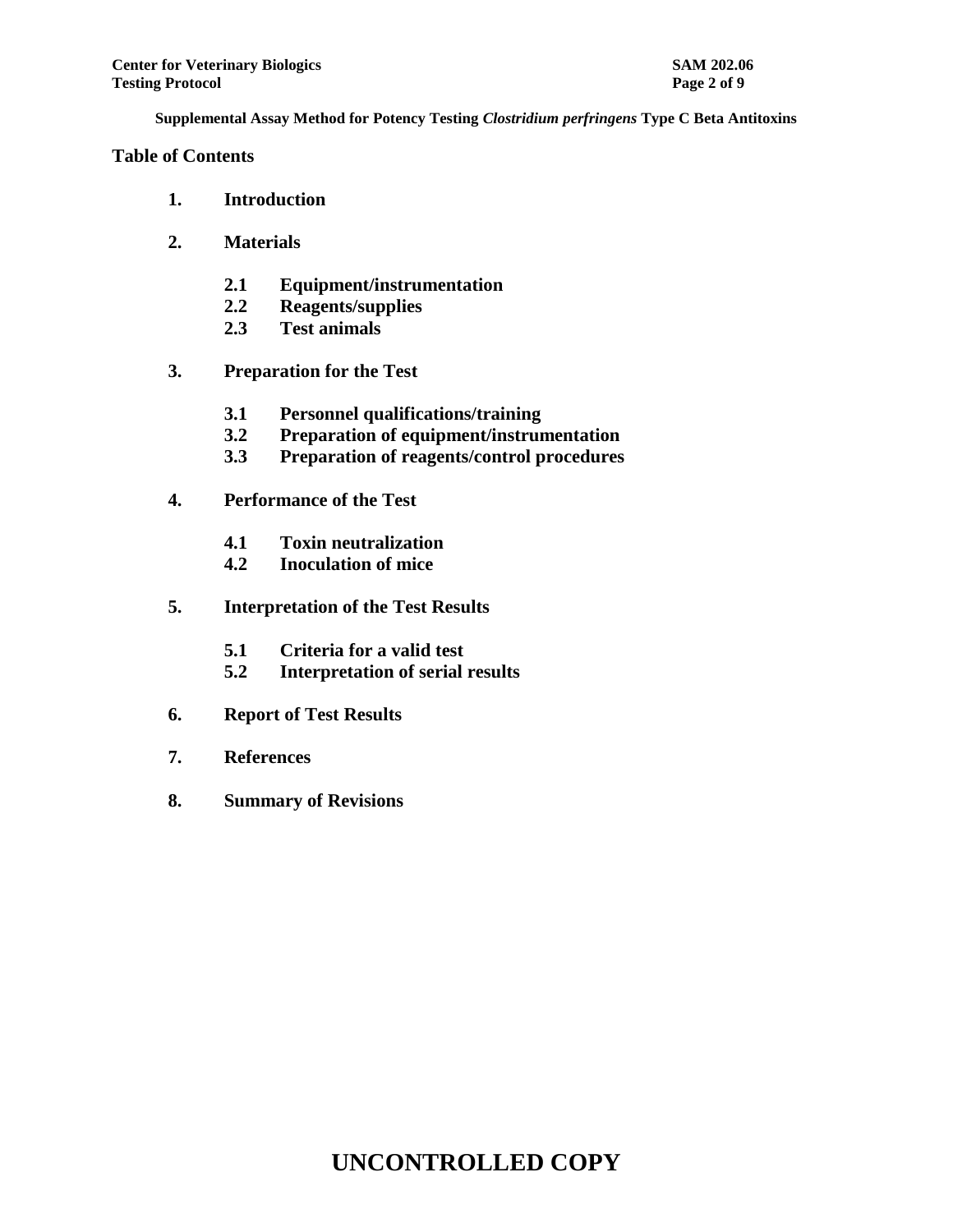### **1. Introduction**

This Supplemental Assay Method (SAM) describes the method used to determine the beta antitoxin content of *Clostridium perfringens* type C antitoxins as prescribed by the title 9, *Code of Federal Regulations* (9 CFR), part 113.454. The antitoxin is titrated by a toxin-antitoxin neutralization test using mice as an indicator.

## **2. Materials**

## **2.1 Equipment/instrumentation**

Equivalent equipment or instrumentation may be substituted for any brand name listed below.

- **2.1.1** Mixer, vortex type
- **2.1.2** Freezer, -70ºC
- **2.1.3** Micropipettes, 100-µL and 1000-µL
- **2.1.4** Refrigerator, 2º- 7ºC
- **2.1.5** Autoclave

## **2.2 Reagents/supplies**

Equivalent reagents or supplies may be substituted for any brand name listed below.

**2.2.1** *C. perfringens* type C (beta) standard antitoxin IRP 637 (available from the Center for Veterinary Biologics (CVB))

**2.2.2** *C. perfringens* type C (beta) standard toxin IRP 624 (available from the CVB)

- **2.2.3** Peptone diluent
- **2.2.4** Tubes, various sizes with lids
- **2.2.5** Pipettes, various sizes
- **2.2.6** Syringes, 1-cc, luer-lock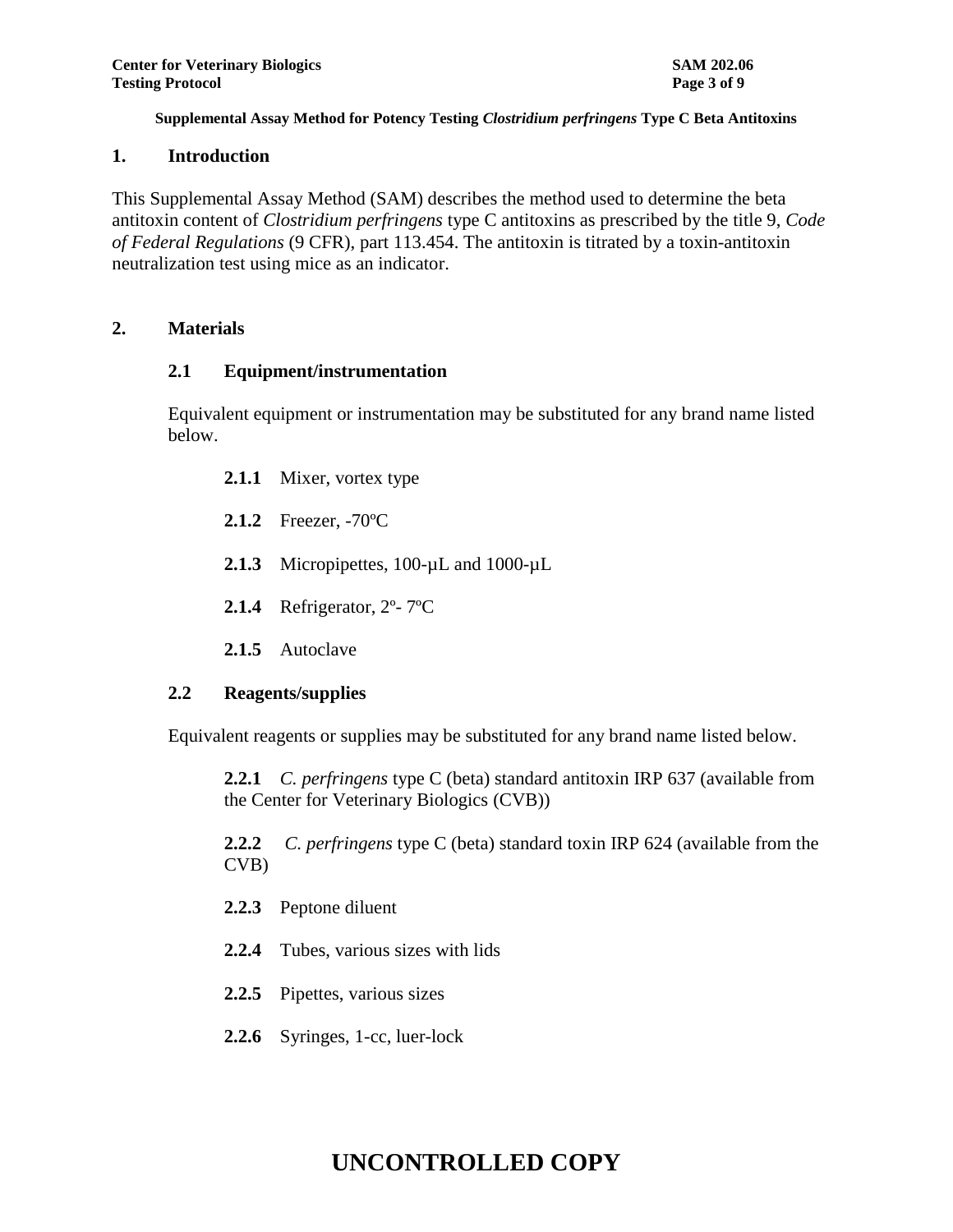- **2.2.7** Needles, 25- to 27-gauge x 1- to 1 1/4-inch
- **2.2.8** Screw-top Erlenmeyer flask, 500-mL, with cap
- **2.2.9** Water, distilled or deionized, or water of equivalent purity
- **2.2.10** Tips for micropipettes

### **2.3 Test animals**

White Swiss nonpregnant female mice, 16-20 g (Five mice are required for each toxinantitoxin mixture.)

### **3. Preparation for the Test**

### **3.1 Personnel qualifications/training**

Technical personnel need a working knowledge of the use of general laboratory chemicals, equipment, and glassware and must have specific training and experience in the safe handling of clostridial toxins. Personnel need specific training in the care and handling of laboratory mice.

## **3.2 Preparation of equipment/instrumentation**

All equipment is operated according to manufacturers' instructions.

### **3.3 Preparation of reagents/control procedures**

## **3.3.1** Peptone diluent

| Peptone (Difco)     |          |
|---------------------|----------|
| NaCl, reagent grade |          |
| Water q.s. to       | $800$ mL |

Dissolve peptone and sodium chloride in water. Adjust pH to 7.2 with 1N sodium hydroxide.

Dispense and autoclave with caps loosened at  $>121^{\circ}$ C for 25 to 30 minutes following manufacturer's recommendations. Cool flasks and tighten caps. Store diluent at  $2^{\circ}$ - 7°C for up to 3 months.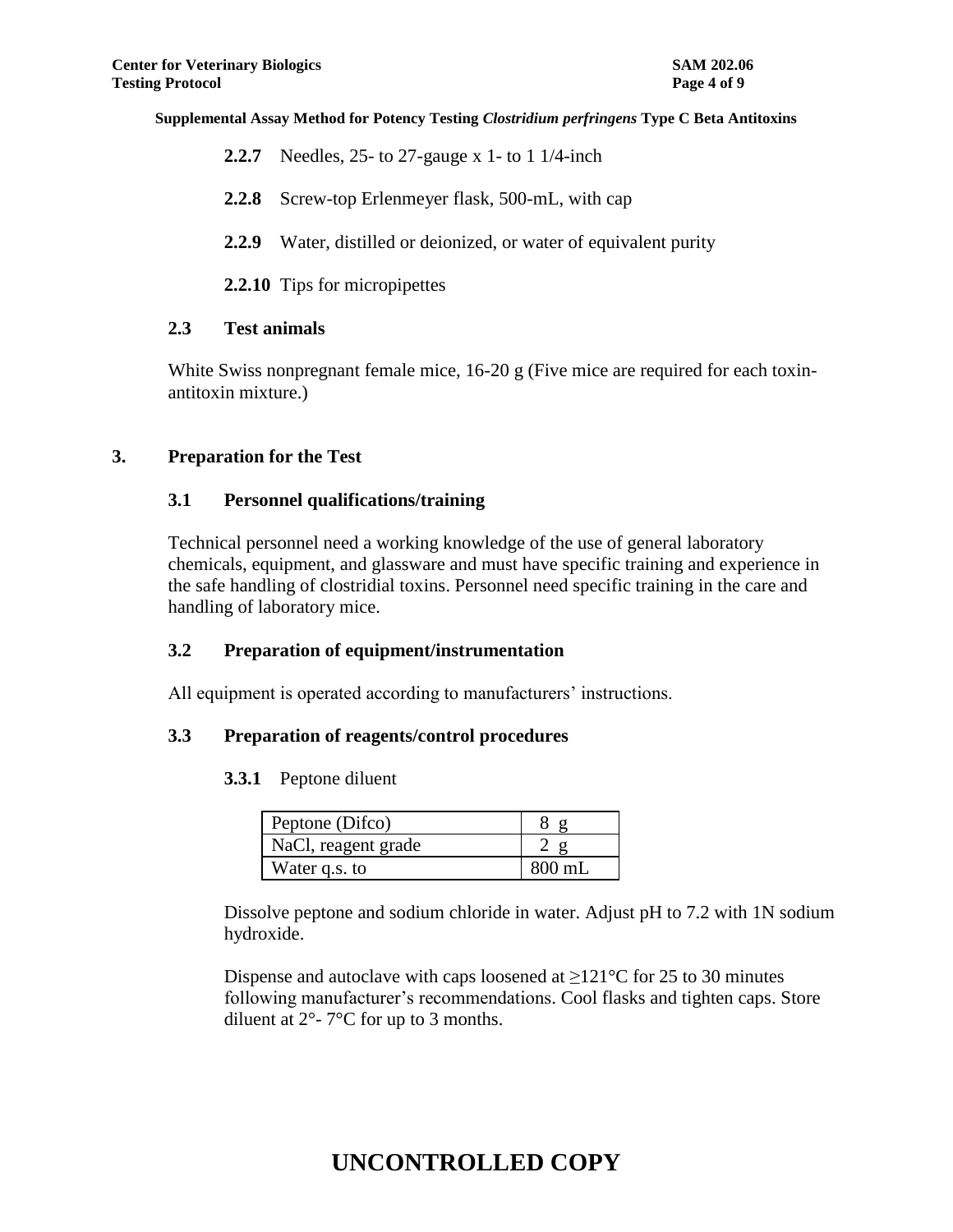**3.3.2** Preparation of *C. perfringens* type C standard beta antitoxin

**1.** *Clostridium perfringens* type C antitoxin IRP 637 contains 550 units of beta antitoxin per mL (AU/mL) and has been standardized against the World Health Organization *C. perfringens* (*C. welchii*) type C International antitoxin. Each vial contains 0.6 mL of antitoxin.

**2.** A dilution of standard beta antitoxin containing 10 (AU/mL) is used in the toxin-neutralization test. Follow the current Reagent Data Sheet to prepare the dilution.

**3.3.3** Preparation of *C. perfringens* type C standard beta toxin

**1.** Follow the current Reagent Data Sheet to prepare the dilution of *C. perfringens* type C beta toxin IRP 624. IRP 624, diluted 1:10, is stable when stored at -70 $^{\circ}$  ± 10 $^{\circ}$ C.

**Note: A volume of 0.5 mL of standard beta toxin and 0.5 mL of peptone diluent represents 10 L<sup>o</sup> doses. A volume of 0.9 mL of the standard beta toxin and 0.1 mL of peptone diluent represents 10 L<sup>+</sup> doses (see Sections 4.1.1 and 4.1.2). For the purposes of this SAM, 10 L<sup>o</sup> dose is defined as the greatest amount of toxin that, when mixed with 10 AU, results in 100% survival of all mice inoculated intravenously (IV) with 0.2 mL of this mixture. The 10 L<sup>+</sup> dose is defined as the least amount of toxin that, when mixed with 10 AU, results in the death of 80%-100% of all mice inoculated IV with 0.2 mL of this mixture.**

## **4. Performance of the Test**

### **4.1 Toxin neutralization**

**4.1.1** Product and standard beta toxin

**1.** Mix a sufficient volume of standard beta toxin and peptone diluent  $(0.5$  mL of standard beta toxin and 0.5 mL peptone diluent  $(10 L_0$  doses)) for each product antitoxin dilution and the  $L_0$  control using a 17 x 120-mm conical tube.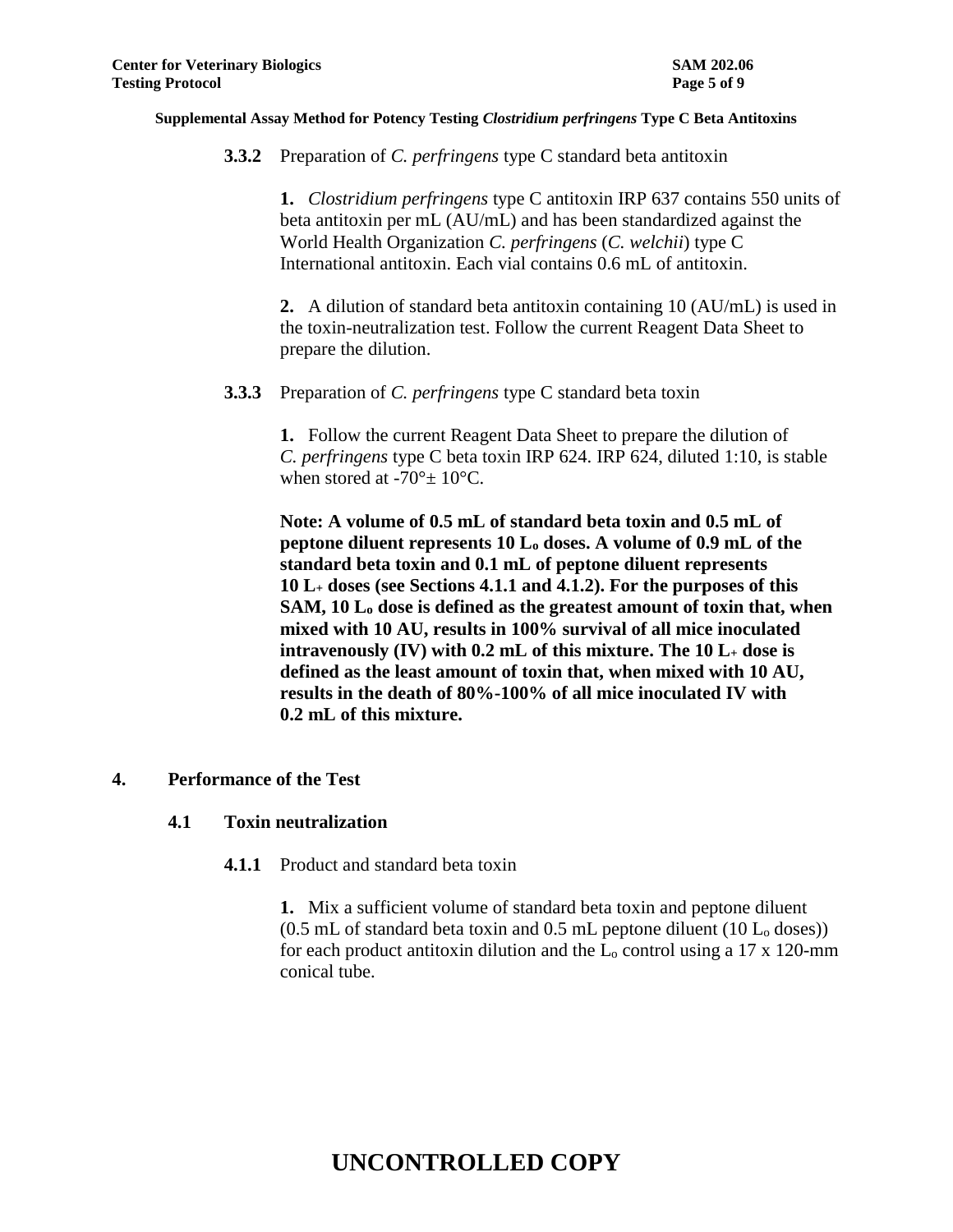**2.** Add 1 mL of each product antitoxin dilution (see table below) to 1 mL of the standard beta toxin-peptone diluent mixture (10 L<sup>o</sup> doses) in 17 x 100-mm snap-top tubes. Mix each tube with a vortex-type mixer.

| Int'1AU | Unknown Antitoxin                                   | $10 Lo$ doses |          |
|---------|-----------------------------------------------------|---------------|----------|
| tested  |                                                     | Std Toxin     | Diluent  |
| 500     | 1 mL diluted $1:50$                                 | $0.5$ mL      | $0.5$ mL |
|         | $(0.5$ mL product $+ 24.5$ mL dil.)                 |               |          |
| 600     | 1 mL diluted 1:60                                   | $0.5$ mL      | $0.5$ mL |
|         | $(0.5$ mL product $+ 29.5$ mL dil.)                 |               |          |
| 1200    | 1 mL diluted $1:120$                                | $0.5$ mL      | $0.5$ mL |
|         | $(0.3 \text{ mL}$ product $+ 35.7 \text{ mL}$ dil.) |               |          |

- **3.** Let the mixtures sit at 22°- 26°C (room temperature) for 1 hour.
- **4.** Place tubes in ice.
- **4.1.2** Standard beta toxin and standard beta antitoxin controls

**1.** Add 1.0 mL of standard beta antitoxin containing 10 AU/mL to 1.0 mL of the standard beta toxin-peptone diluent mixture (10  $L_0$  doses) in a 17 x 100-mm snap-top tube. Mix well with a vortex-type mixer.

**2.** Add 1.0 mL of standard beta antitoxin containing 10 AU/mL to 0.9 mL of standard beta toxin and 0.1 mL of peptone diluent (10  $L_{+}$  doses) in a 17 x 100-mm snap-top tube. Mix well with a vortex-type mixer.

- **3.** Let the mixtures stand at 22º- 26°C for 1 hour.
- **4.** Place tubes in ice.

## **4.2 Inoculation of mice**

**4.2.1** Inject 0.2 mL of each standard beta toxin-product antitoxin mixture into each of 5 mice.

**4.2.2** Inject 0.2 mL of each standard beta toxin-standard beta antitoxin mixture into each of 5 mice.

**4.2.3** Inoculate all mice intravenously into a lateral tail vein. Use 1-cc needle locking syringes fitted with 25- to 27-gauge x 1- to 1 1/4-inch needles.

**4.2.4** Always inoculate the mice receiving the standard beta toxin-standard beta antitoxin mixtures (controls) **last**.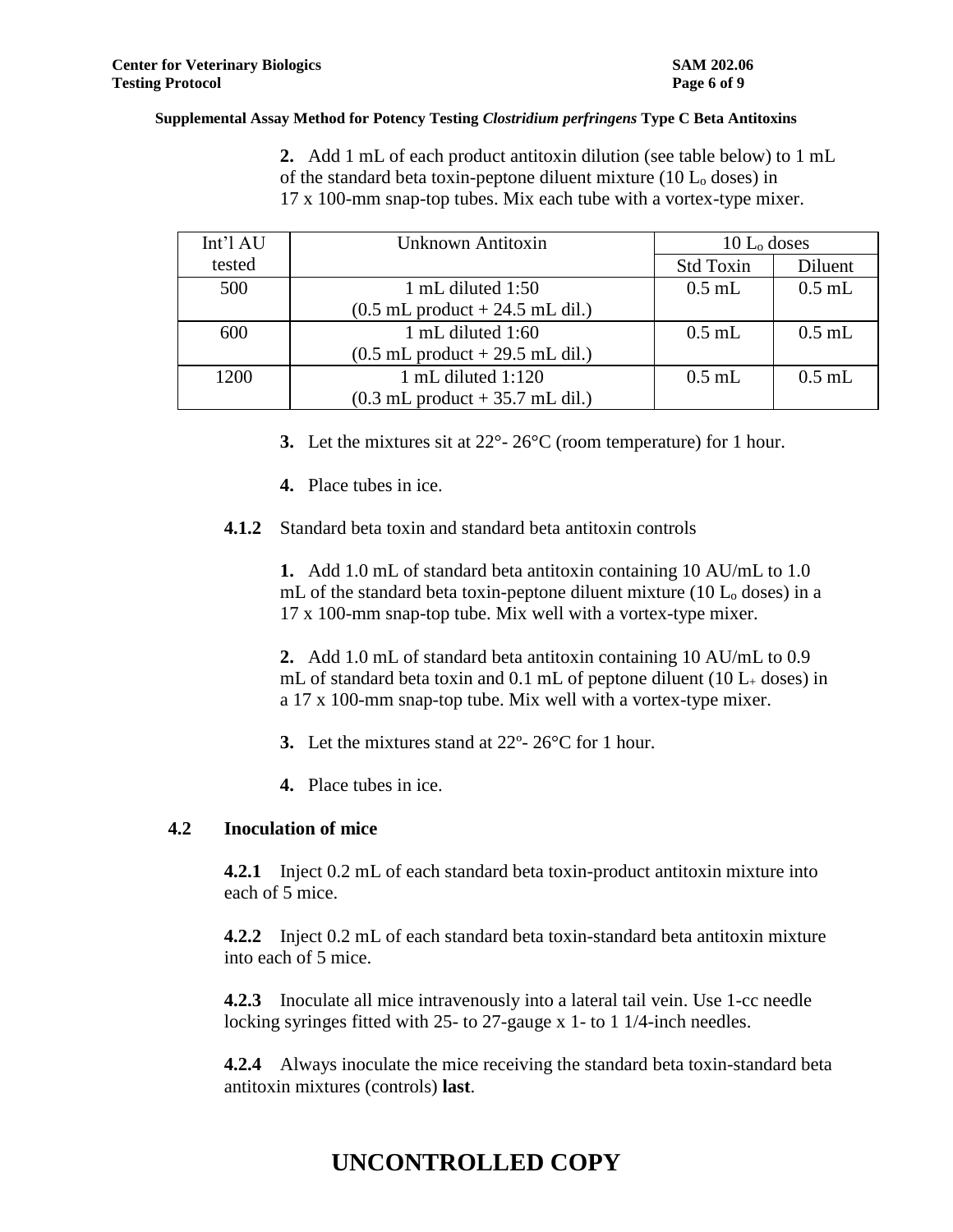**4.2.5** Mouse inoculations should be completed within 1 hour of placing the toxin-antitoxin mixtures in the ice.

**4.2.6** The test is concluded 24 hours after the mice are inoculated.

### **5. Interpretation of the Test Results**

### **5.1 Criteria for a valid test**

**5.1.1** All 5 mice inoculated with the standard 10 L<sub>o</sub>/10 AU control mixture must survive.

**5.1.2** At least 4 of the 5 mice inoculated with the standard 10 L<sub>+</sub>/10 AU control mixture must die.

**Note: Moribund animals exhibiting clinical signs consistent with the expected disease pathogenesis that are unable to rise or move under their own power may be humanely euthanized and considered as deaths as outlined in 9 CFR 117.4.**

### **5.2 Interpretation of serial results**

**5.2.1** The product contains at least 500 International Units of beta antitoxin per mL if 5 of the 5 mice inoculated with the 1:50 dilution of product-standard beta toxin mixture survive.

**5.2.2** The product contains at least 600 International Units of beta antitoxin per mL if 5 of the 5 mice inoculated with the 1:60 dilution of product-standard beta toxin survive.

**5.2.3** The product is considered unsatisfactory if it contains less than 500 International Units of beta antitoxin per mL. (If any mice inoculated with the 1:50 dilution and 10 L<sup>o</sup> doses of standard beta toxin die, the product is considered to contain less than 500 International Units per mL.)

## **6. Reporting of Test Results**

Report the results of the test(s) as described by standard operating procedures.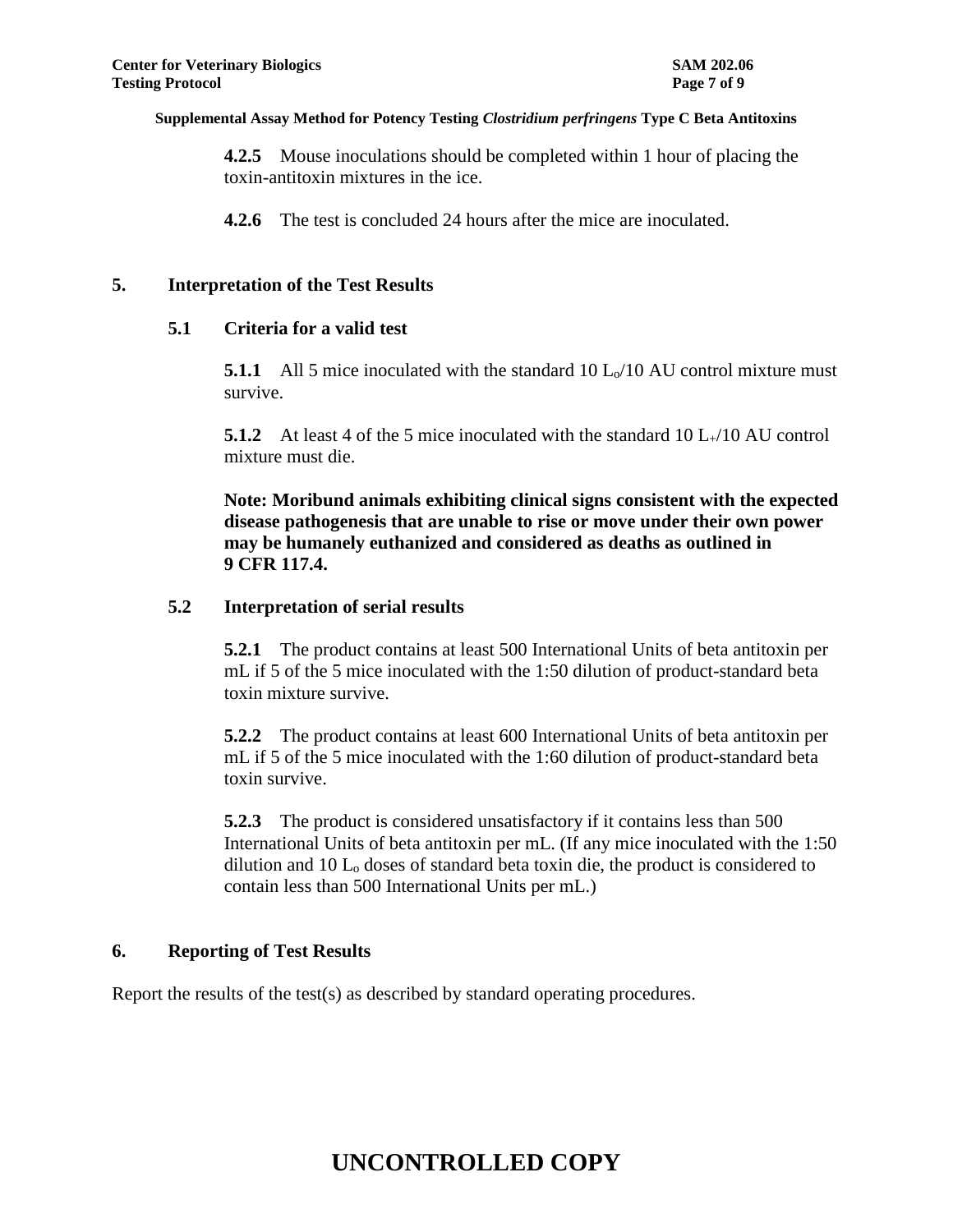## **7. References**

**7.1** Title 9, *Code of Federal Regulations*, part 113.454, U.S. Government Printing Office, Washington, DC.

**7.2** History of toxin: *C. perfringens* type C culture #4414, used to produce IRP 624, and was obtained from Coopers Animal Health, Inc., 1201 Douglas Avenue, Kansas City, Kansas, on July 28, 1975. The number of passages is unknown.

**7.3** History of antitoxin*: C. perfringens* type C (beta) antitoxin IRP 637 was produced in goats hyperimmunized with multiple injections of purified *C. perfringens* type C toxoid and toxin during a 6 month period.

## **8. Summary of Revisions**

### **Version .06**

- Antitoxin lot IRP 637 replaces IRP 585-A throughout the document.
- Toxin lot IRP 624 replaces IRP 513 (04) throughout the document.
- The Director was updated on the cover page.

## **Version .05**

- The Bacteriology Section Leader was updated.
- Minor word changes for clarification of procedures.

## **Version .04**

- The Contact information has been updated.
- Standard beta antitoxin lot IRP 585 has replaced IRP 486 throughout the document. Due to change in the reagent lot, the use dilution has also changed.

### **Version .03**

- The document number has been changed from BBSAM0202 to SAM 202.
- **3.3.3:** The standard beta toxin use dilution has been adjusted.